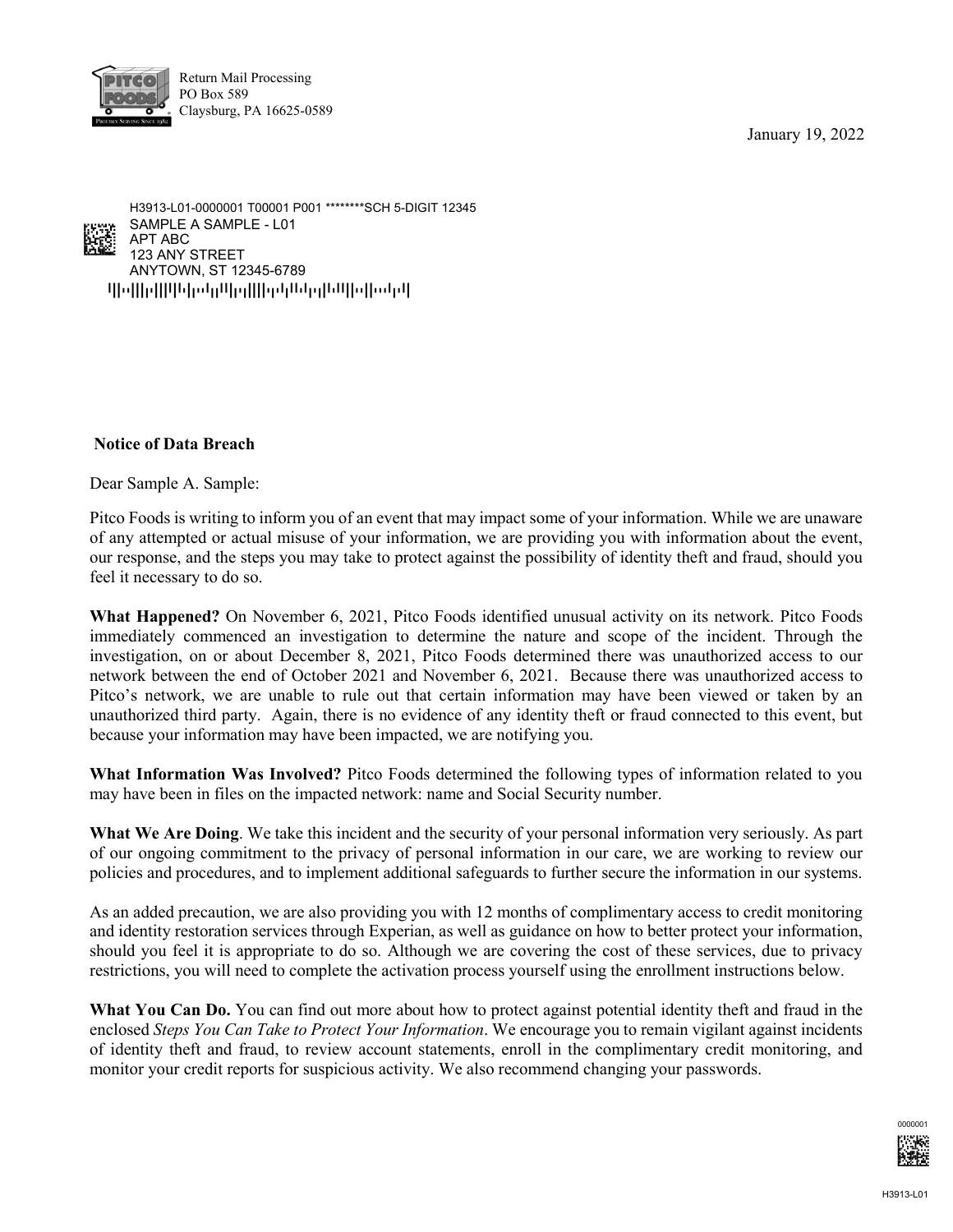For More Information. Should you have additional questions, please call (408)-690-2748 Monday through Friday (excluding U.S. holidays) during the hours of 9:00 a.m. to 5:00 p.m., Pacific Standard Time. You may also write Pitco Foods at 3575 Ramos Dr, West Sacramento, CA 95691, United States. We sincerely regret any inconvenience or concern this incident may cause.

Sincerely,

Terry Villegas Director of Human Resources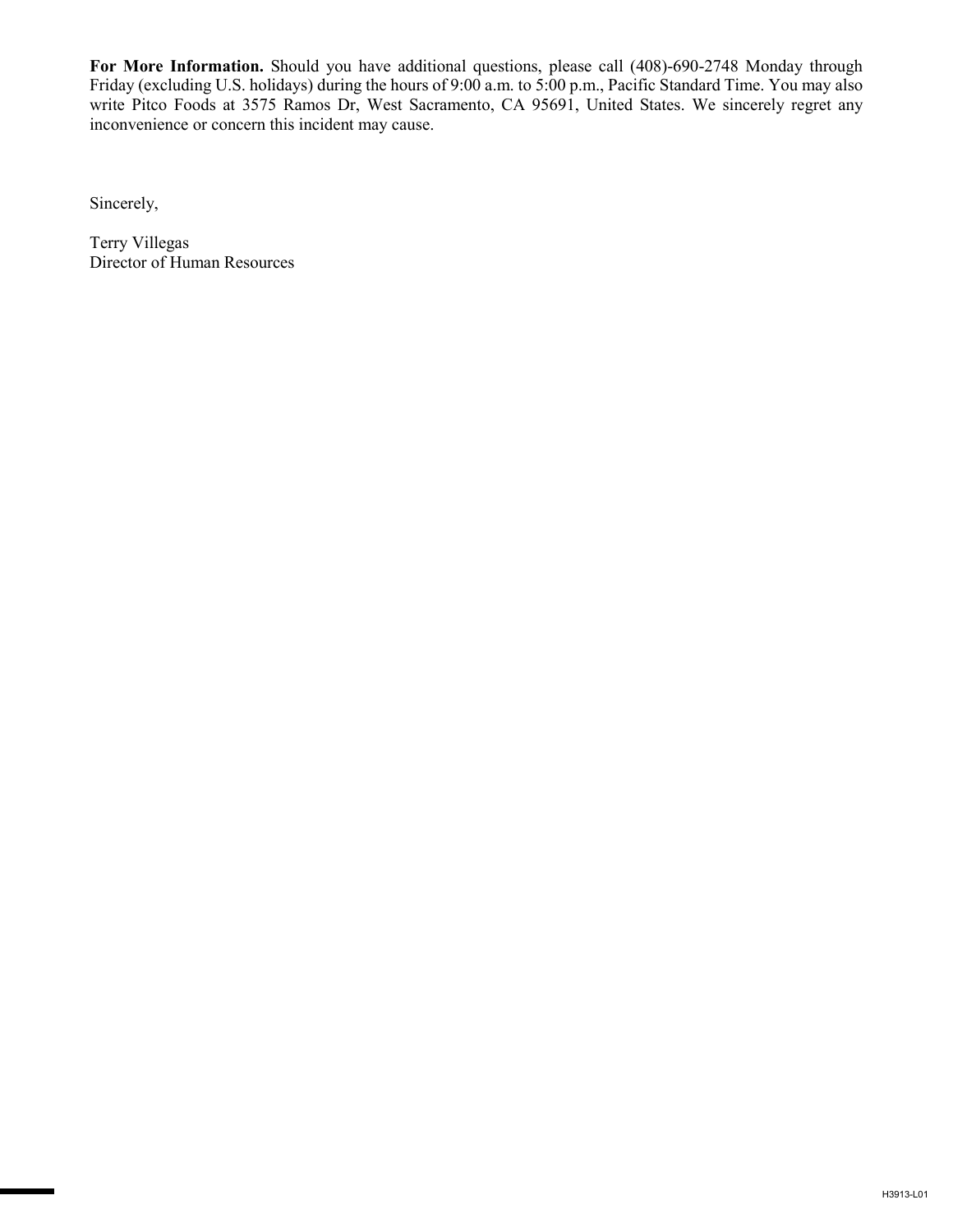## **STEPS YOU CAN TAKE TO PROTECT PERSONAL INFORMATION**

## **Enroll in Credit Monitoring**

To help protect your identity, we are offering complimentary access to Experian IdentityWorks<sup>SM</sup> for 12 months.

If you believe there was fraudulent use of your information as a result of this incident and would like to discuss how you may be able to resolve those issues, please reach out to an Experian agent. If, after discussing your situation with an agent, it is determined that identity restoration support is needed then an Experian Identity Restoration agent is available to work with you to investigate and resolve each incident of fraud that occurred from the date of the incident (including, as appropriate, helping you with contacting credit grantors to dispute charges and close accounts; assisting you in placing a freeze on your credit file with the three major credit bureaus; and assisting you with contacting government agencies to help restore your identity to its proper condition).

Please note that Identity Restoration is available to you for 12 months from the date of this letter and does not require any action on your part at this time. The Terms and Conditions for this offer are located at www.ExperianIDWorks.com/restoration.

While identity restoration assistance is immediately available to you, we also encourage you to activate the fraud detection tools available through Experian IdentityWorks as a complimentary 12-month membership. This product provides you with superior identity detection and resolution of identity theft. To start monitoring your personal information, please follow the steps below:

- Ensure that you **enroll by** March 31, 2022 (Your code will not work after this date.)
- **Visit** the Experian IdentityWorks website to enroll: : https://www.experianidworks.com/credit
- **-** Provide your activation code: ABCDEFGHI

If you have questions about the product, need assistance with Identity Restoration that arose as a result of this incident or would like an alternative to enrolling in Experian IdentityWorks online, please contact Experian's customer care team at (877) 753-3334 by March 31, 2022. Be prepared to provide engagement number B023553 as proof of eligibility for the Identity Restoration services by Experian.

# **ADDITIONAL DETAILS REGARDING YOUR 12-MONTH EXPERIAN IDENTITYWORKS MEMBERSHIP**

A credit card is not required for enrollment in Experian IdentityWorks. You can contact Experian immediately regarding any fraud issues, and have access to the following features once you enroll in Experian IdentityWorks:

- **Experian credit report at signup:** See what information is associated with your credit file. Daily credit reports are available for online members only.\*
- **Credit Monitoring:** Actively monitors Experian file for indicators of fraud.
- **Identity Restoration:** Identity Restoration specialists are immediately available to help you address credit and non-credit related fraud.
- **Experian IdentityWorks ExtendCARE<sup>TM</sup>:** You receive the same high-level of Identity Restoration support even after your Experian IdentityWorks membership has expired.
- **\$1 Million Identity Theft Insurance\*\*:** Provides coverage for certain costs and unauthorized electronic fund transfers.

\* Offline members will be eligible to call for additional reports quarterly after enrolling.

\*\* The Identity Theft Insurance is underwritten and administered by American Bankers Insurance Company of Florida, an Assurant company. Please refer to the actual policies for terms, conditions, and exclusions of coverage. Coverage may not be available in all jurisdictions.

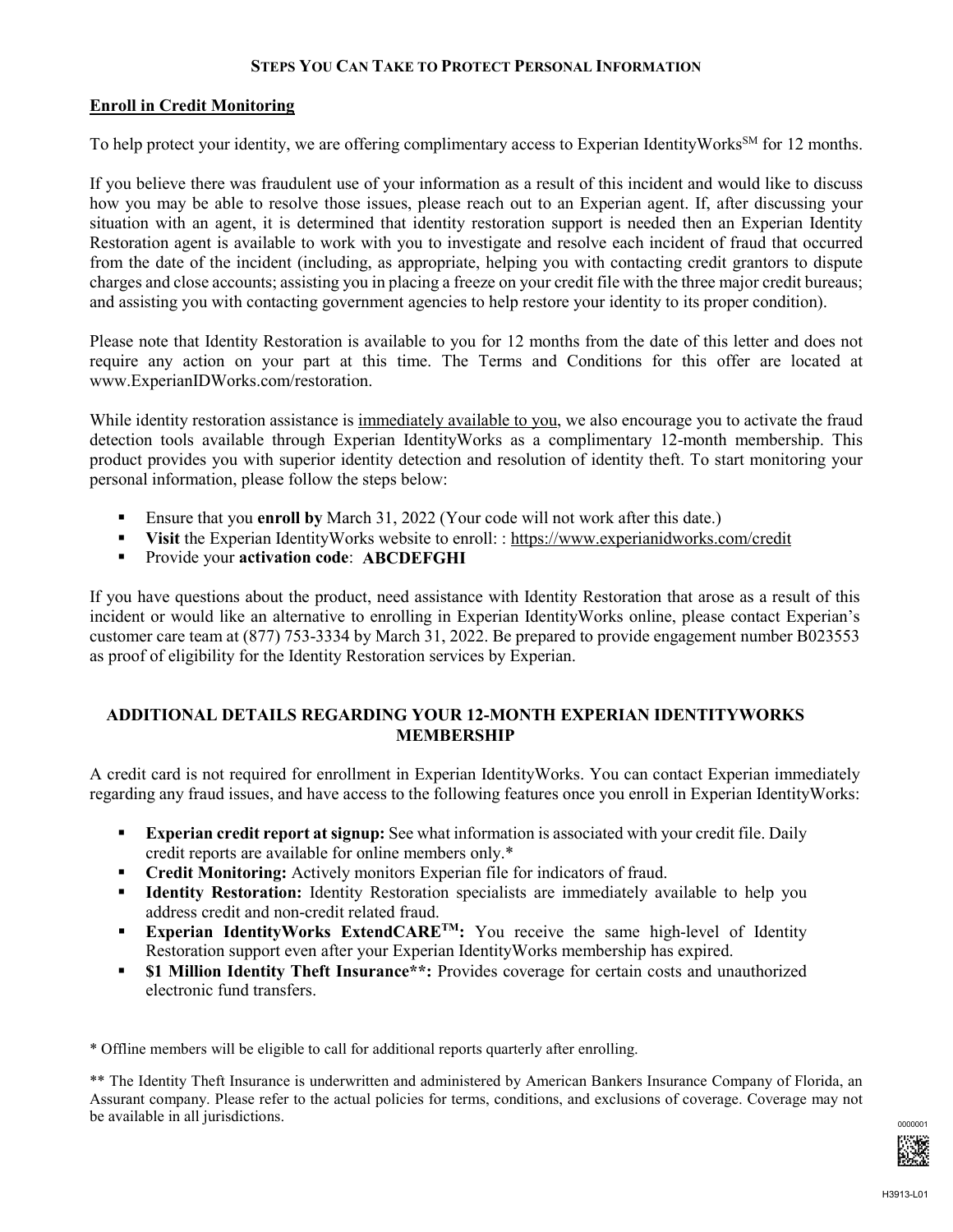## **Monitor Your Accounts**

Under U.S. law, a consumer is entitled to one free credit report annually from each of the three major credit reporting bureaus, Equifax, Experian, and TransUnion. To order your free credit report, visit www.annualcreditreport.com or call, toll-free, 1-877-322-8228. You may also directly contact the three major credit reporting bureaus listed below to request a free copy of your credit report.

Consumers have the right to place an initial or extended "fraud alert" on a credit file at no cost. An initial fraud alert is a 1-year alert that is placed on a consumer's credit file. Upon seeing a fraud alert display on a consumer's credit file, a business is required to take steps to verify the consumer's identity before extending new credit. If you are a victim of identity theft, you are entitled to an extended fraud alert, which is a fraud alert lasting seven years. Should you wish to place a fraud alert, please contact any one of the three major credit reporting bureaus listed below.

As an alternative to a fraud alert, consumers have the right to place a "credit freeze" on a credit report, which will prohibit a credit bureau from releasing information in the credit report without the consumer's express authorization. The credit freeze is designed to prevent credit, loans, and services from being approved in your name without your consent. However, you should be aware that using a credit freeze to take control over who gets access to the personal and financial information in your credit report may delay, interfere with, or prohibit the timely approval of any subsequent request or application you make regarding a new loan, credit, mortgage, or any other account involving the extension of credit. Pursuant to federal law, you cannot be charged to place or lift a credit freeze on your credit report. To request a security freeze, you will need to provide the following information:

- 1. Full name (including middle initial as well as Jr., Sr., II, III, etc.);
- 2. Social Security number;
- 3. Date of birth;
- 4. Addresses for the prior two to five years;
- 5. Proof of current address, such as a current utility bill or telephone bill;
- 6. A legible photocopy of a government-issued identification card (state driver's license or ID card, etc.); and
- 7. A copy of either the police report, investigative report, or complaint to a law enforcement agency concerning identity theft if you are a victim of identity theft.

| Equifax                           | <b>Experian</b>                | TransUnion                                                        |
|-----------------------------------|--------------------------------|-------------------------------------------------------------------|
| https://www.equifax.com/personal/ |                                | https://www.transunion.com/credit-                                |
| credit-report-services/           | https://www.experian.com/help/ | help                                                              |
| 888-298-0045                      | 1-888-397-3742                 | 833-395-6938                                                      |
| Equifax Fraud Alert, P.O. Box     |                                | Experian Fraud Alert, P.O. Box   TransUnion Fraud Alert, P.O. Box |
| 105069 Atlanta, GA 30348-5069     | 9554, Allen, TX 75013          | 2000, Chester, PA 19016                                           |
| Equifax Credit Freeze, P.O. Box   |                                | Experian Credit Freeze, P.O. Box   TransUnion Credit Freeze, P.O. |
| 105788 Atlanta, GA 30348-5788     | 9554, Allen, TX 75013          | Box 160, Woodlyn, PA 19094                                        |

Should you wish to place a credit freeze, please contact the three major credit reporting bureaus listed below:

# **Additional Information**

You may further educate yourself regarding identity theft, fraud alerts, credit freezes, and the steps you can take to protect your personal information by contacting the consumer reporting bureaus, the Federal Trade Commission, or your state Attorney General.The Federal Trade Commission may be reached at: 600 Pennsylvania Avenue NW, Washington, DC 20580; www.identitytheft.gov; 1-877-ID-THEFT (1-877-438-4338); and TTY: 1-866-653-4261. The Federal Trade Commission also encourages those who discover that their information has been misused to file a complaint with them. You can obtain further information on how to file such a complaint by way of the contact information listed above. You have the right to file a police report if you ever experience identity theft or fraud. Please note that in order to file a report with law enforcement for identity theft, you will likely need to provide some proof that you have been a victim. Instances of known or suspected